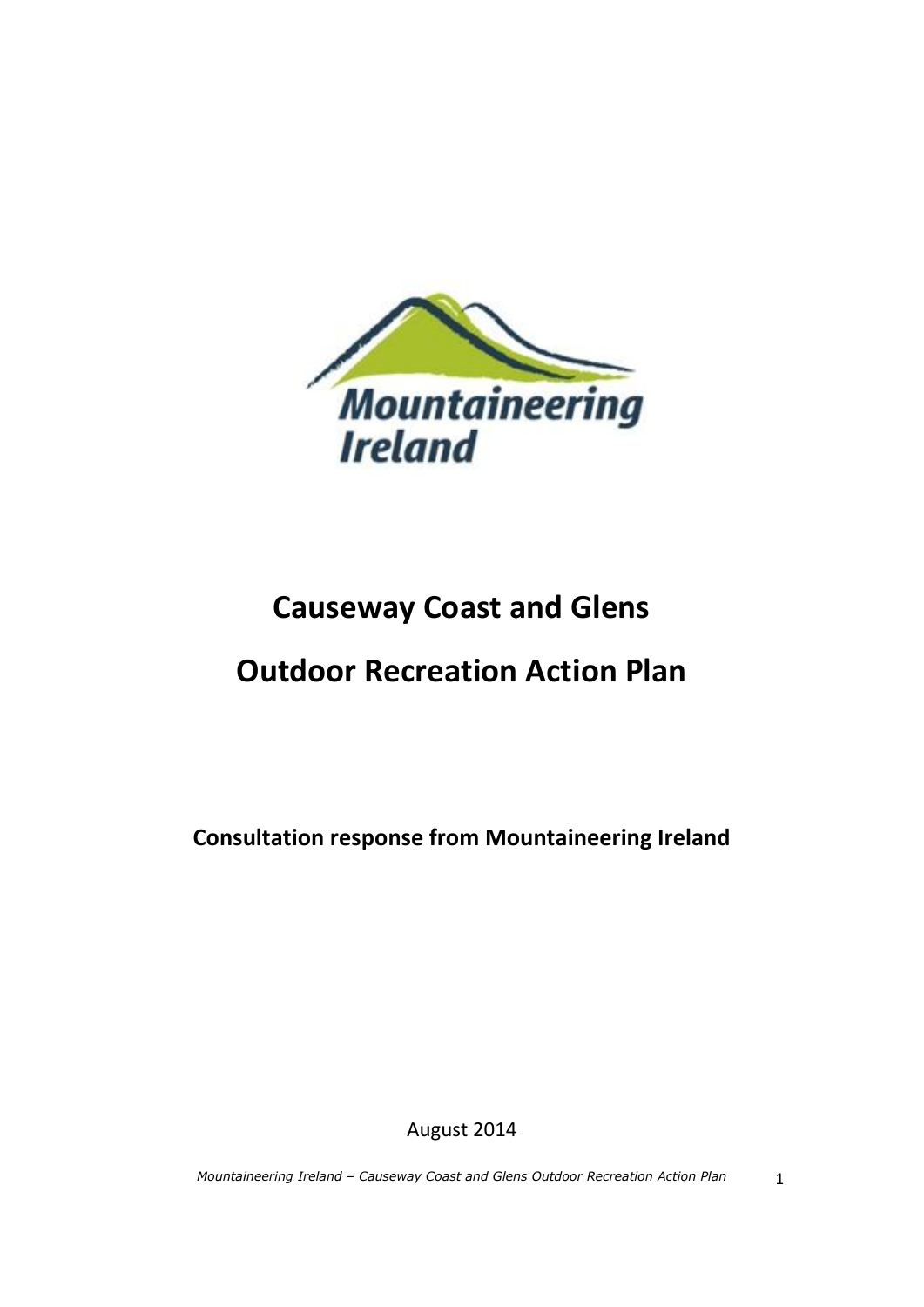# **1. Introduction**

Mountaineering Ireland, as the representative body for walkers and climbers, welcomes the opportunity to contribute to the development of an Outdoor Recreation Action Plan for the Causeway Coast and Glens area. The study area is important to walkers and climbers due to the quality of the landscape and the breadth of opportunities for participating in different aspects of our sport. Development of this action plan is particularly timely with the transfer of powers to the new Causeway Coast and Glens District Council in April 2015.

Outdoor recreation primarily relies on the natural environment rather than developed facilities. People are drawn to wild and beautiful landscapes as a counterbalance to modern life, for contact with nature, and for a physical challenge. As people's lives become busier and more structured, the sense of escape and renewal that comes from connecting with nature is becoming more important to human well-being. Respect for semi-natural landscapes and care for the natural environment should therefore be guiding principles in the development of this action plan.

Improved access to the hills, coast and countryside is the most fundamental need for participants in outdoor recreation activities in Northern Ireland. The growth in outdoor recreation activities is increasing pressure on informal access arrangements; achieving a more sustainable solution must be a priority for Northern Ireland and for the action plan.

This submission has three main sections: Section 3 deals with the importance of the study area for walking and climbing activities; Section 4 addresses current issues; and Section 5 considers opportunities for improvement and development.

Mountaineering Ireland presumes that the Causeway Coast and Glens Action Plan will align with the Vision and Actions in *Our Great Outdoors: The Outdoor Recreation Action Plan for Northern Ireland (Sport NI, 2014)*.

# **2. Mountaineering Ireland**

Mountaineering Ireland is the representative body for walkers and climbers on the island of Ireland. Mountaineering Ireland's mission is to represent and support the walkers and climbers of Ireland and to be a voice for the sustainable use of Ireland's mountains and hills and all the places (coastline, crags, forests) we use.

Mountaineering Ireland is recognised as the National Governing Body for the sport of mountaineering by both Sport Northern Ireland and the Irish Sports Council. The term mountaineering refers to a wide spectrum of activities that includes walking, rambling, hillwalking, rock and ice-climbing, bouldering and alpinism. Mountaineering Ireland has over 11,500 members, comprising 161 clubs and approximately 1350 individual members (October 2013).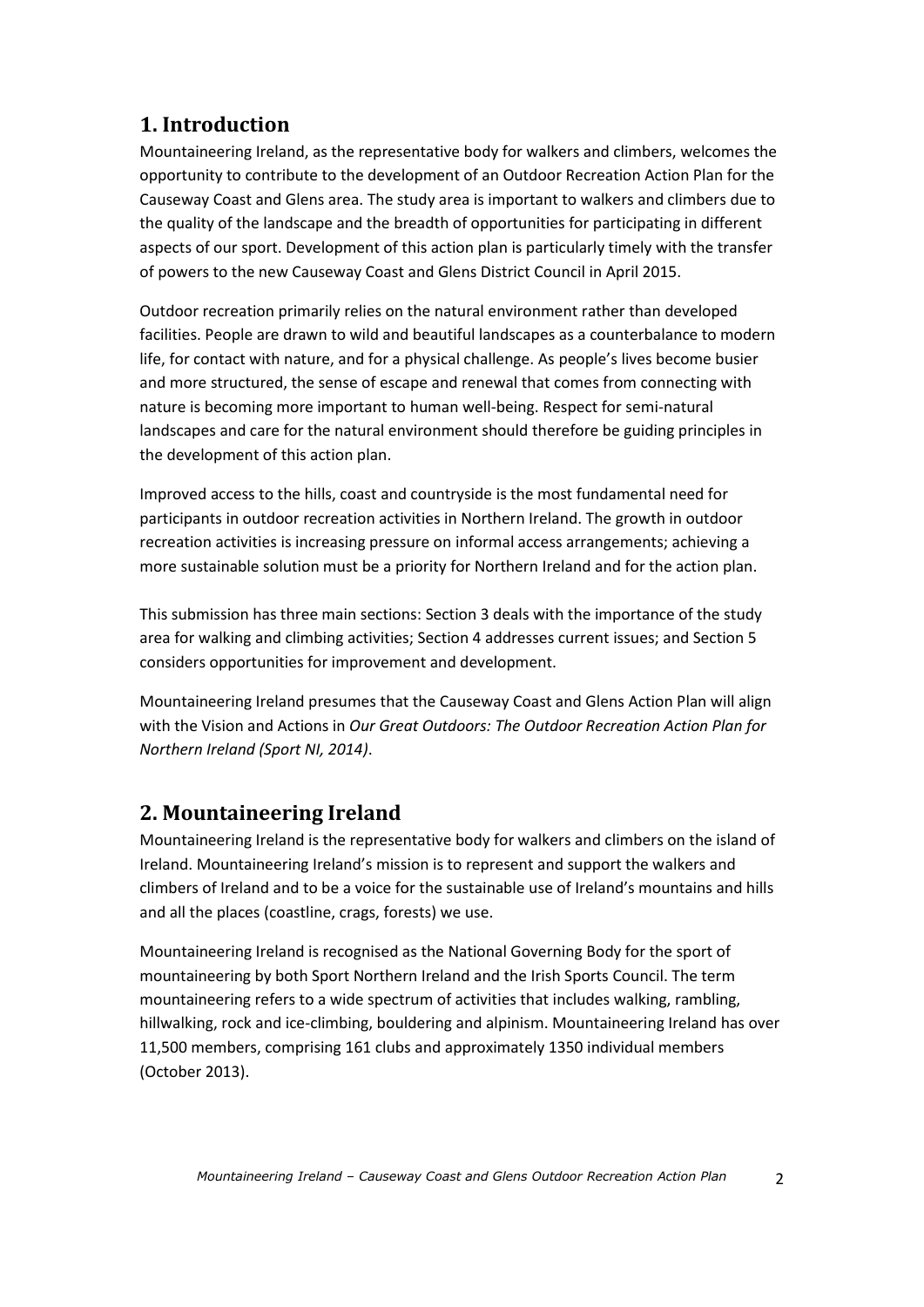# **3. Walking and climbing in the study area**

### **3.1 Rockclimbing**

**Fair Head** is Northern Ireland's premier rockclimbing location and reputed to provide the best climbable rock anywhere in Britain or Ireland. The crag stretches for approximately 5km with hundreds of steep routes, many at a height of 100m. Fair Head's reputation and following have grown steadily since the first routes were climbed in the mid-1960s. More recently the extensive boulder field below the crag has drawn people for bouldering (climbing short technical routes without the need for ropes and harnesses).

For the past five years Mountaineering Ireland has hosted an annual climbing meet at Fair Head, which attracts 150 – 180 people for the first weekend in June with a number of participants travelling from other parts of the UK. The event is hosted in co-operation with a local private landowner, who provides space for parking, camping and the use of one of his sheds for talks and slide shows. Mountaineering Ireland provides Portaloos for the event. This event has built considerable goodwill and demonstrates respectful and responsible recreation.

The significance of Fair Head is underlined by the publication in 2014 of the  $6^{th}$  edition of Mountaineering Ireland's Fair Head rockclimbing guide. This attractive publication complements the Fair Head Bouldering Guide published in 2012.

**Dunseverick**, to the east of the Giant's Causeway has over 80 recorded climbing routes, with many in the easier grades and consequently is a popular area. Some years ago climbing at Dunseverick was banned due to concern about possible impact on nesting birds. This was resolved through negotiation with the National Trust and each spring Mountaineering Ireland reminds climbers of the need to avoid disturbance of nesting birds at this and other crags. Smaller crags such as **Runkerry Point** to the west of the Giant's Causeway, **Ramore Head** close to Portrush and **Garron Point** near Carnlough are all important for local schools, colleges and youth groups.

**Ballygalley Head** which is four miles north of Larne is important due to its proximity to Belfast. Unfortunately it has been closed to climbing for many years due to liability fears on the part of the occupiers, Ballygalley Golf Club. Mountaineering Ireland is currently engaged in negotiations to secure resumed climbing at Ballygalley.

### **3.2 Walking**

Recreational walking takes place at a huge number of locations within the study area. While the more visible activity is on formal routes such as the Causeway Coast Way, a great deal of activity, particularly amongst walking clubs across the Antrim Hills and the Glens and along the coast, is based on informal or *de facto* access.

As well as being popular with walking clubs, the Antrim Hills are used extensively by Duke of Edinburgh's (DofE) Award groups for expedition training, practice and assessment. The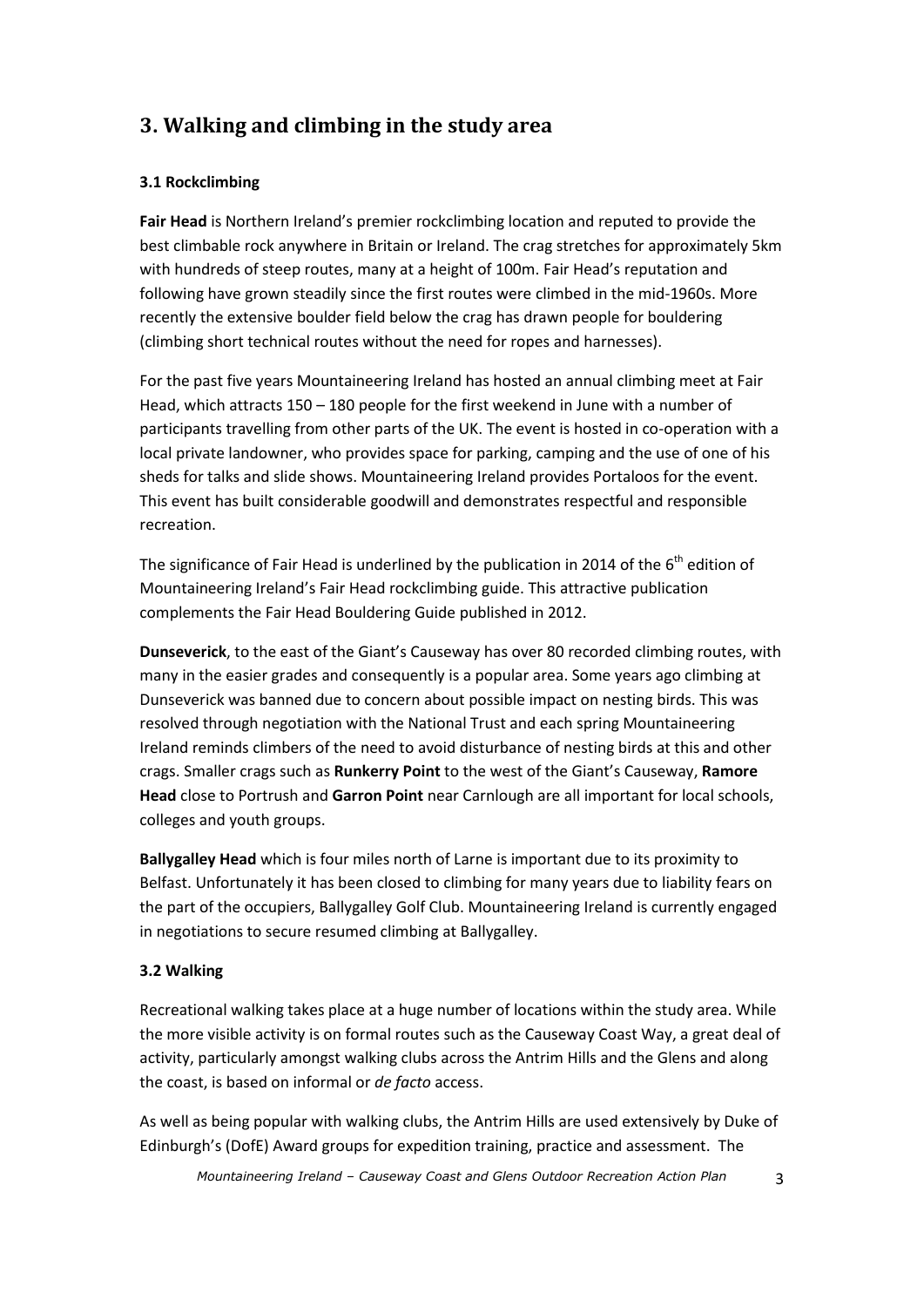majority of groups are from schools, youth clubs and youth organisations in the North Eastern Education and Library Board's area but the area is also used by groups from all over Northern Ireland and further afield.

## **4. Issues which hinder activity**

### **4.1 Landscape and environment**

The Causeway Coast and Glens area is a fragile living landscape. The ongoing process of coastal erosion is clearly evident, but the landscape is also sensitive to the pressure of human impacts. There is a very delicate balance between responsible and sustainable recreation, and exploitation through over-use or development, which will destroy the landscape and the experience that attracts people to the area. The undeveloped coastal landscape in the study area is a precious resource which must be managed wisely so as to retain its character for the benefit of future generations.

The landscape and environment at Fair Head are of outstanding quality. Due to the expansive and natural or semi-natural character of the landscape, this is an area which is highly sensitive to change. Any development in the area should be low-key to protect the relatively wild character of the landscape.

Most people would recognise the recent proposal to develop a golf course close to the Giant's Causeway as an unacceptable change to the landscape. However, the cumulative impact of many smaller changes in an undeveloped landscape - the upgrading of a track, a new fence, or an additional sign - is, over time, also significant.

The lack of a legislative basis for Northern Ireland's eight Areas of Outstanding Natural Beauty (AONBs), and the absence of secure funding, prevent the current AONB management bodies from proactively and holistically engaging in landscape protection and recreation management.

### **4.2 Access**

The shortcomings in Northern Ireland's access legislation represent a significant constraint to the development of outdoor recreation, a fact acknowledged in *Our Great Outdoors*. While the Access to the Countryside (Northern Ireland) Order 1983 provides a range of mechanisms to improve public access to the countryside, the procedures involved are cumbersome and the legislation doesn't place any obligation on councils to create and maintain an access infrastructure in their areas. As a result, the legislation has failed to secure meaningful access in the 31 years to date.

There are access difficulties throughout the study area, affecting both formal and informal walking routes as well as the climbing sites as already mentioned.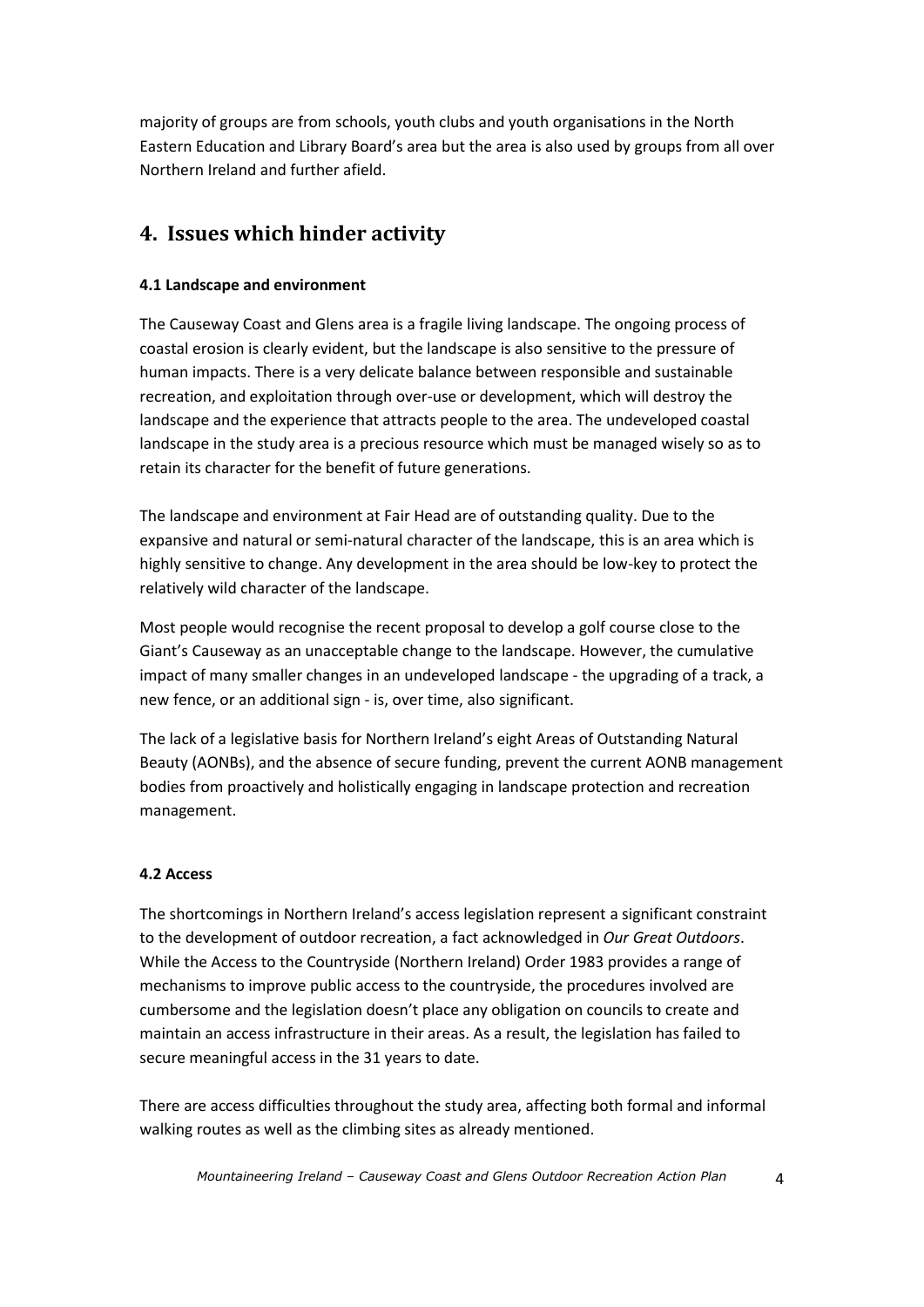The closure of sections of the Causeway Coast Way affects the quality of the route and therefore detracts from the experience of tourists and recreational users. As an example the section between Dunseverick Harbour and Portbradden has been closed since a landslide and rockfalls early in 2012. Despite being accorded the highest priority in the Causeway Coast Way Strategic Path Review no repair work has been carried out (report published December 2012 by Outdoor Recreation NI). Walkers are missing out on an interesting and attractive section of this route and instead are forced to use the road.

The north east Antrim coast, from Torr Head to Glenariff, offers excellent scope for quality coastal walking and appreciation of the landscape and sea views, but due to the lack of any access agreement, that section of the Ulster Way is currently along the road.

Access presents a challenge for DofE and other youth groups. While some landowners are supportive by facilitating access and allowing camping on their land, others refuse to permit this due to fear of litigation, and concern about littering or damage to fences. The Forest Service is no longer allowing wild camping on forest property which has prevented responsible groups from using a number of popular, but informal camping areas. The Youth Camp Site in Glenariff, which included a building with showers, toilets, washing up facilities and a common room, is closed up and no longer in use, forcing youth groups to use the public caravan site which is less than ideal.

Mountaineering Ireland clubs from other parts of Ireland report a perception of access difficulty in the Antrim Hills which has discouraged them from visiting the area for walking breaks. Access difficulties also make the area unattractive for commercial guiding activity, depriving the area of the accommodation and hospitality business that accompanies these activities. Unfortunately the issue of access is more than a perception problem, with one experienced member familiar with the area describing the Antrim Glens as a minefield of access problems.

Even where landowners are agreeable to informal access, there is usually nothing to indicate that walkers are welcome. This lack of clarity presents a difficulty for walkers, especially those less familiar with the area. For example, the presence of fences between the Moyle Way and Trostan, Antrim's highest mountain, creates the impression that access may not be permitted.

#### **4.3 Path erosion and environmental damage**

Path erosion is becoming evident in popular areas, e.g. on the informal walking route between Murlough Bay and Fair Head. Dumping, quad bike and scrambler bike damage are also current issues in the study area, particularly in the Antrim Glens.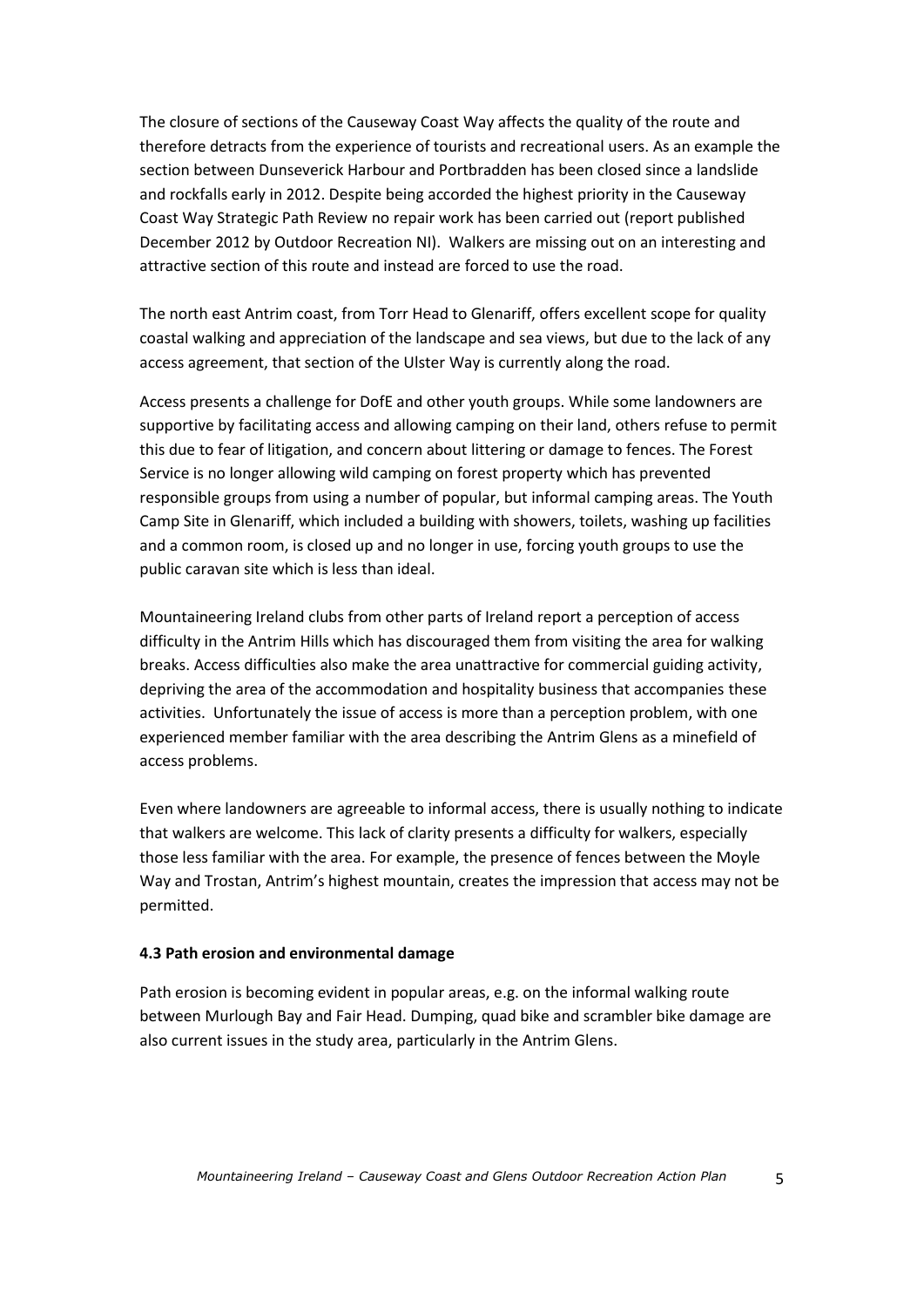# **5. Opportunities for improvement**

### **5.1 Recreation management**

The formation of the new Causeway Coast and Glens District Council creates an opportunity to put in place new arrangements for outdoor recreation management within the Council area. The development of this action plan is well-timed to guide this function.

Coherence in management across the enlarged area, a proactive approach to the maintenance of existing routes and facilities, and a determination to improve opportunities for people to engage in outdoor recreation would make appropriate pillars within the action plan.

The action plan, and future recreation management in the area, should be guided by the values that underpin outdoor recreation activities – values such as adventure, skills development, responsibility for one's actions and respect for the natural environment.

### **5.2 Landscape and environment**

Mountains, coastal headlands and other natural landscapes provide a stable backdrop to our constantly changing urban or suburban environment. For many people the appeal and value of wild areas lies in their natural and unplanned character. The landscape itself is often the only facility that people need for recreation. Most wild landscapes are best left alone and not managed like a public park. The action plan should include a firm commitment to respect and protect the landscape and natural environment in the study area.

There is a clear affinity between recreation management and natural resource management, e.g. in improving opportunities for access, addressing issues to do with parking, interpretation and maintenance. The protection of Northern Ireland's landscape and natural environment could be significantly advanced by putting AONBs on a statutory footing and providing them with sufficient resources to be effective in the integrated management of their respective areas.

#### **5.3 Access**

Undoubtedly the greatest barrier to delivering meaningful improvement in opportunities for people to engage in outdoor recreation is the current access situation. Current local government reform provides the perfect opportunity to adjust and strengthen Northern Ireland's access legislation.

This action plan should also seek the commitment of the new Causeway Coast & Glens Council to exercising its powers under the 1983 Access Order to enter into formal access agreements so as to secure access to key areas and routes in the study area.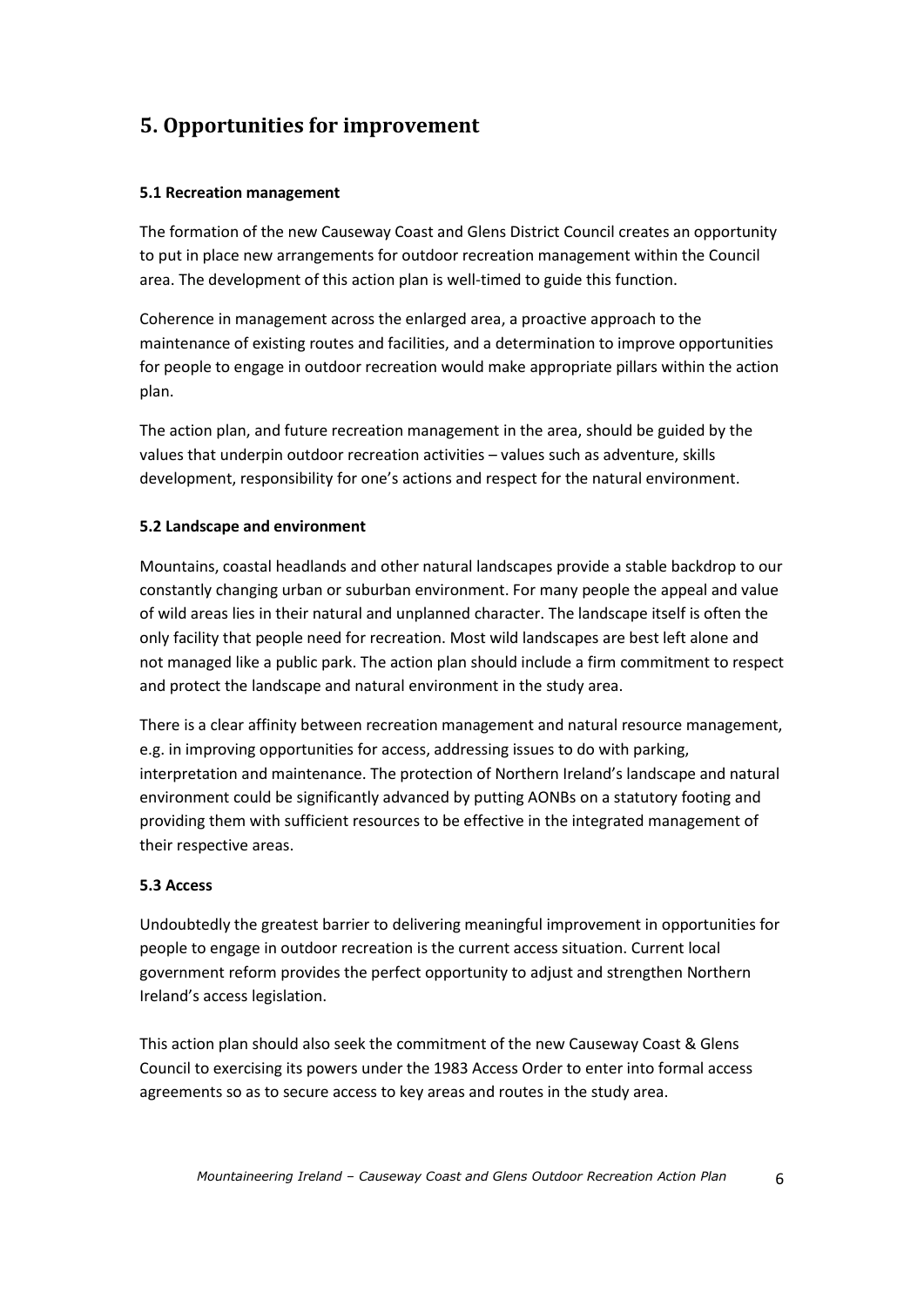While there is currently no difficulty regarding access to Fair Head, neither is there certainty regarding access in the future. It should be a priority within the action plan to secure longterm access to Fair Head for climbers and walkers.

There is need for robust access agreements and binding management agreements for both the Causeway Coast Way and the Moyle Way.

#### **5.4 Education**

The development and promotion of outdoor recreation should always incorporate education. There are many dimensions to this.

**Responsible participation** - There is an ongoing need to encourage responsible participation in outdoor recreation; challenging people to reduce the impact of their activities on the natural environment and other people, communicating the risk that is inherent in the outdoors and nurturing skills development amongst participants. The Leave No Trace programme provides a positive vehicle for fostering this approach, with the added advantage that a single responsible recreation message is used across the island [\(www.leavenotraceireland.org\)](http://www.leavenotraceireland.org/).

**Walking groups** - Members in the study area report growing interest in walking and the existence of embyronic walking groups. Typically these groups lack the skills, knowledge and confidence to walk off the road. The action plan should include a programme to actively engage with such groups. Support and training should be made available to introduce groups to walks in their area, to provide basic skills training and to address concerns around injuries, insurance etc. This could be based on *Get Ireland Walking*, *Walking In Your Community* or a similar local programme. The new Lowland Leader Award should be built into the programme as this is recognised across the UK and Ireland as the award for those leading groups on day walks in lowland countryside and woodland. This would deliver health and well-being benefits through social contact and regular physical activity, as well as enabling people to get the most from their local environment.

**Heritage awareness** - The study area has a rich endowment of natural, built and cultural heritage. Any new recreation development should incorporate some element of environmental or heritage awareness as this feeds into respect for the facilities and the natural environment. There is also scope for themed trails, e.g. archaeology at Knockdhu, geology around the fossil beds near Larne etc.

**Stewardship** - Recreational users can assist in protecting the landscape and environment through reporting problems such as dumping and off-road vehicle activity. The Council should encourage people to report these activities and provide details of who to report to.

#### **5.5 Risk management**

Mountaineering Ireland strongly recommends that the management of outdoor recreation and future development in the Causeway Coast and Glens area are informed by the Visitor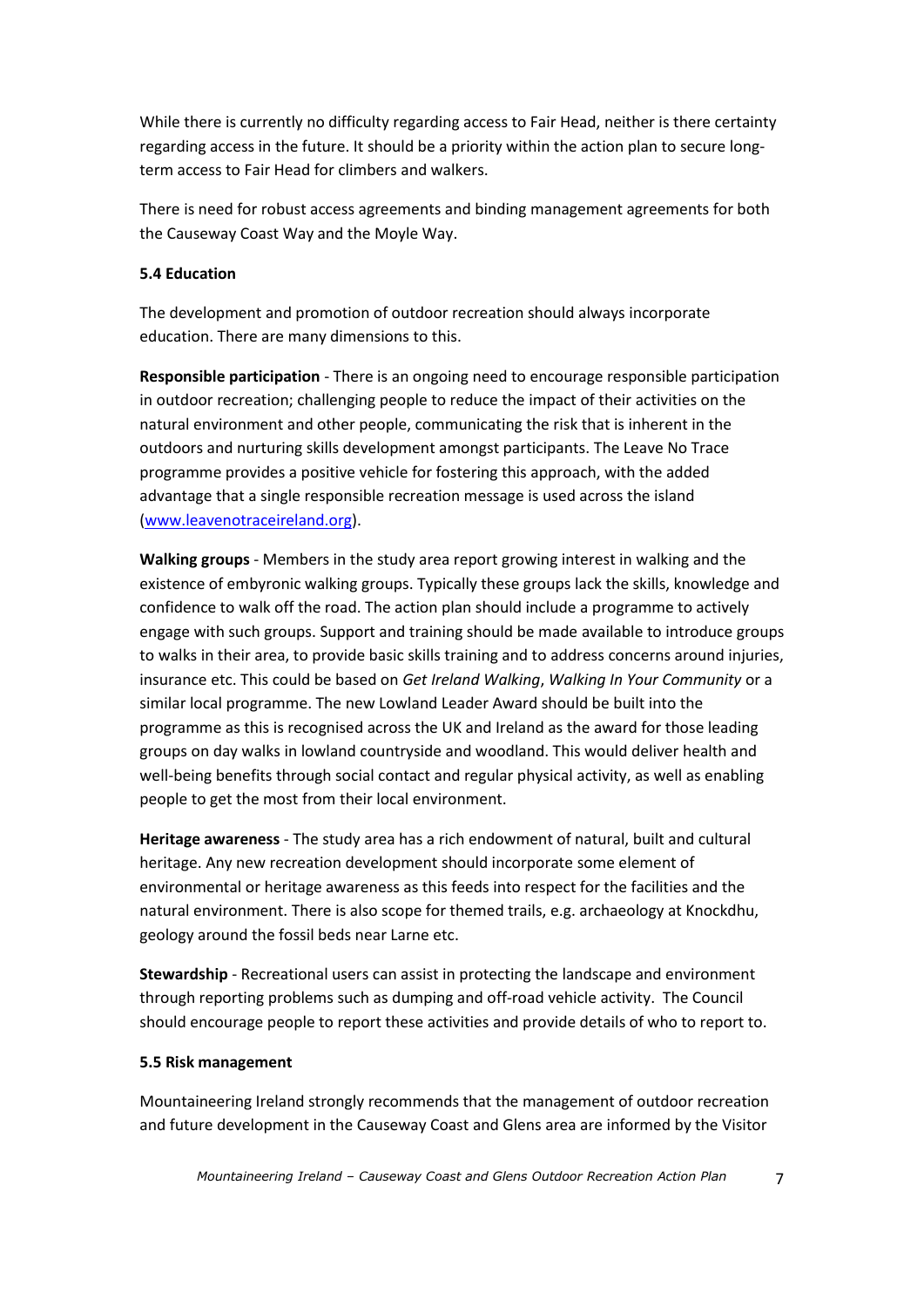Safety in the Countryside Guiding (VSCG) Principles and the tiered approach in the VSCG Risk Control Matrix (see [http://vscg.co.uk/guiding-principles\)](http://vscg.co.uk/guiding-principles).

The coastal environment is inherently dynamic ; there are areas which could never be made safe (e.g. the boulder field to the west of Murlough Bay) but there are also wonderful paths which have been closed due to disproportionate safety concerns (e.g. the lower path between the Giant's Causeway and the Amphitheatre). The sense of freedom and adventure in a natural landscape should be retained by advising people of the character of the terrain and the nature of the risk. Paths should only be closed when this is absolutely necessary.

#### **5.6 Other developments**

**Walking trails** - The need to provide better opportunities for walking at a low level is evidenced through the frequency with which one sees people walking on roads throughout the study area. A programme to support the development of short looped walks in the vicinity of towns and villages would increase the opportunity for people to be active in their community and would also enhance the experience of visitors. These routes should be robust without exposure to hazards and without the ecological impact that large numbers can bring in more fragile environments.

In addition to striving to get sections of existing walking routes off-road, there is scope to complement the existing marked walking routes in the area by developing a coastal walking route in east Antrim, between Torr Head and Glenariff. This would make an excellent flagship project within the action plan, and would significantly enhance the Ulster Way. There are many visitors to the study area, particularly Americans, French and German, for whom coastal scenery delivers a very special experience.

**Agreed access points** - A project to agree and discreetly mark access points for hillwalkers and provide stiles at appropriate fence crossings would counter the perception that the Antrim Hills and Glens are closed by highlighting those points where walkers are welcome. This would enable greater enjoyment of the Antrim Hills by walking clubs, independent walkers and youth groups. In return an indemnity or insurance arrangement should be provided for participating landowners (an indemnity for landowners is currently being put in place as part of a pilot Mountain Access Project in the Republic of Ireland – further details can be provided if required) . Hillwalkers do not require marked walking routes and prefer the experience of making their own way in a natural or semi-natural landscape. A similar project to identify points where access to the coast is permitted would be hugely valuable.

**Managing Forest Service lands for recreation** - The arrangement recently put in place in forest parks such as Tollymore and Castlewellan, where the council has assumed responsibility for recreation management and development, provides a positive model for Glenariff, Ballypatrick and possibly other Forest Service sites in the study area. This would complement the council's role in recreation and tourism and should enable greater recreational benefit to be derived from these important assets. It should be stressed though that any development should be on a scale which is appropriate to the setting and focused

*Mountaineering Ireland – Causeway Coast and Glens Outdoor Recreation Action Plan* 8